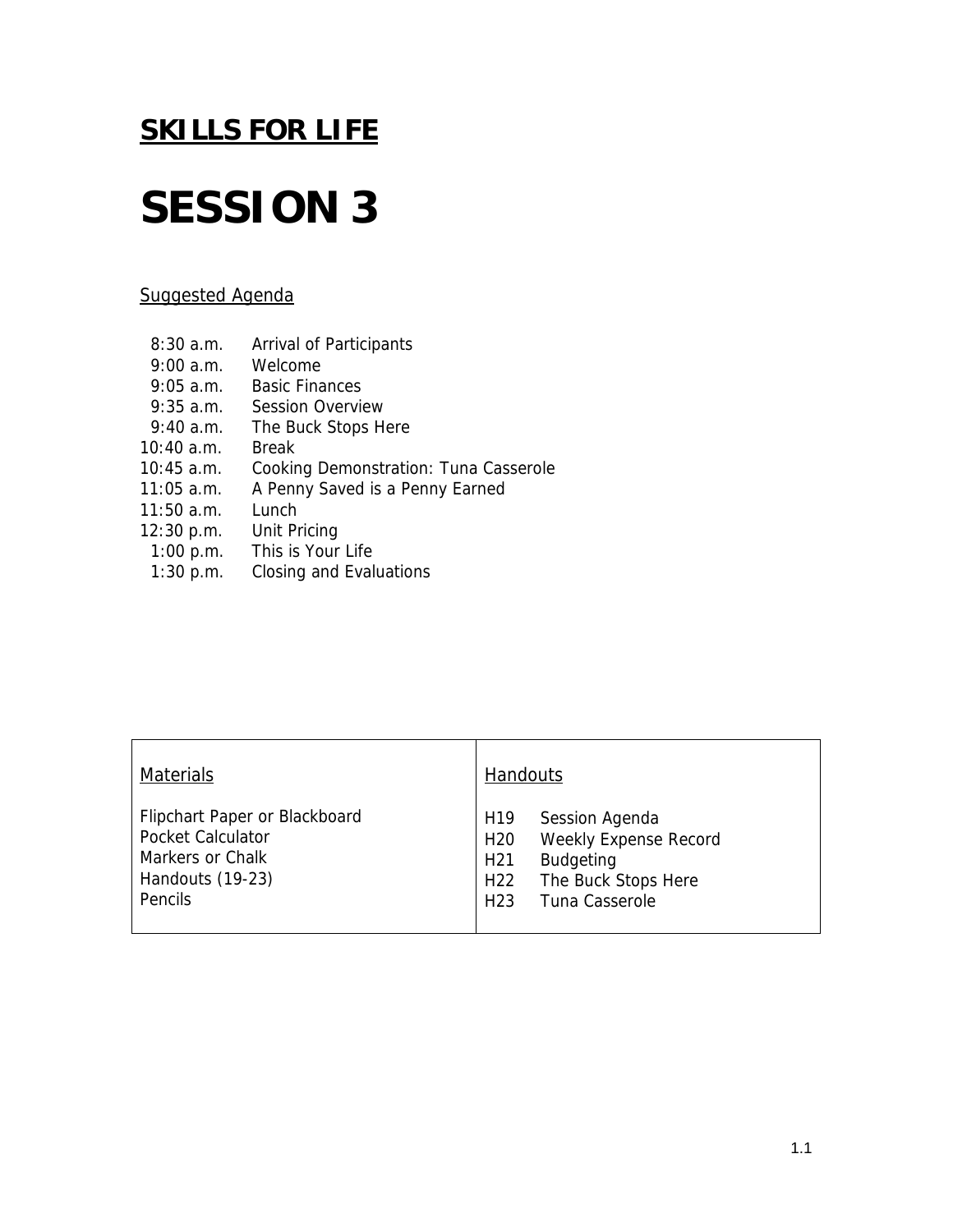# **TRAINING GUIDE**

(Initiator): "Most of us are always looking for ways to save money. Today we'll spend some time discussing money and budgeting."

**Participant Objectives and Activities:** Successful participants will be able to:

1. Identify some basic financial terms and concepts.

**• Terms to define and discuss: Credit, Interest.** 

**• Define Credit as money lent, usually for a fee, which must be repaid at a future time. People borrow money or use credit to purchase something in the present that will be paid for with future income. The risk is that the borrower may not be able to repay, which costs them more money in interest and possibly affects their credit rating. A poor credit rating can increase the cost of using credit or cause future loan applications to be denied.** 

**• Define Interest as the price paid for using someone else's money and interest rate as that price expressed as a percentage. Interest payments mean that getting money in the short run can ultimately cost you a lot in the long run. Banks also charge interest for use of their services, i.e., having an account so that you can cash checks etc., but those rates are lower than interest charged for getting credit. Review factors that make debt grow: amount owed and interest rate, length of time money is owed or debt is `carried.'** 

**• Explain how interest rates vary, and that certain types of credit cost more than others. Credit cards charge much higher interest than bank loans or lines of credit (typically about 18% a year), so it's better to get a bank loan or line of credit than to use your credit card if you need to borrow money. Provide examples of credit rates for comparison. (Time: 30 min.)** 

2. Identify the goals and objectives of this session.

**• Review the goals and objectives listed below with participants. Pass out the Session Agenda (Handout 21). (Time: 5 min.)**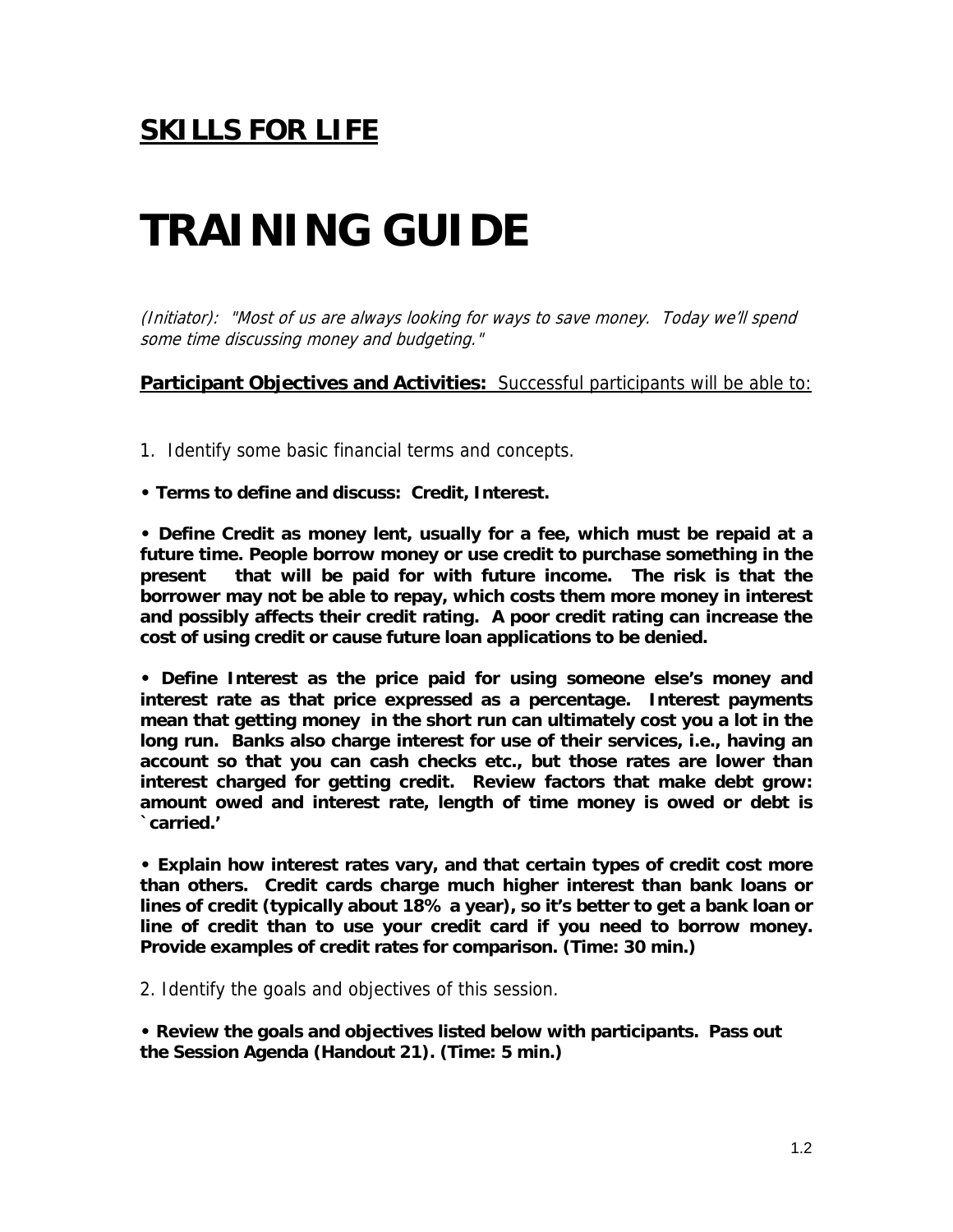GOALS:

- 1. Enjoy ourselves.
- 2. Become healthier and happier.
- 3. LMA food, nutrition, and cooking.
- 4. LMA other issues of interest.

#### OBJECTIVES:

- 1. Identify financial terms.
- 2. Evaluate and calculate your budget.
- 3. Identify ways that supermarkets influence what we buy.
- 4. Identify 20 different ways to stretch your food dollars.
- 5. Define and describe unit pricing.
- 6. Describe steps in preparing Tuna Casserole.

3. Define the basic characteristics of successful budgeting.

**• Define budgeting and its characteristics. Then have participants think for 2 min. about this statement: "The biggest problem I have when budgeting (or trying to save money) is \_\_\_\_\_\_\_\_\_\_\_\_\_\_\_\_." Discuss their responses in large group. Detail how their problems will be dealt with in the session. (Time: 15 min.)** 

(Transition): "Expenses and income are the two main components of budgets. We need to learn more about them."

4. Identify the primary types of expenses and sources of income in an ordinary household.

**• In pairs or small groups, have participants list their common expenses and sources of income. (10 min.) Then small groups report back to large group. Go from group to group to make up list on a flipchart. Point out differences between fixed and variable expenses. (10 min.) Give them a copy of Budgeting Handout 23 and note any sources of income or expenses not already discussed. Review the five budgeting steps outlined on Handout 23. (10 min.) (Time: 30 min)** 

**• Ask participants to track their daily expenditures for a week using Handout 22. List on the chart the date and the item or service purchased. Note whether the expenditure is a planned or unplanned expense. Ask participants to record all money spent, no matter how small the amount. At the end of the week, have them total each category. Then have them calculate a grand total of all expenditures. Compare this total to the amount of income earned each week. Are they spending more than they earn? (10 min.)** 

**• Give participants clean copies of Handouts 22 and 23 to plan their own weekly and monthly budget. Offer to review it confidentially and help them. Perhaps participants could bring a completed budget to the next session for**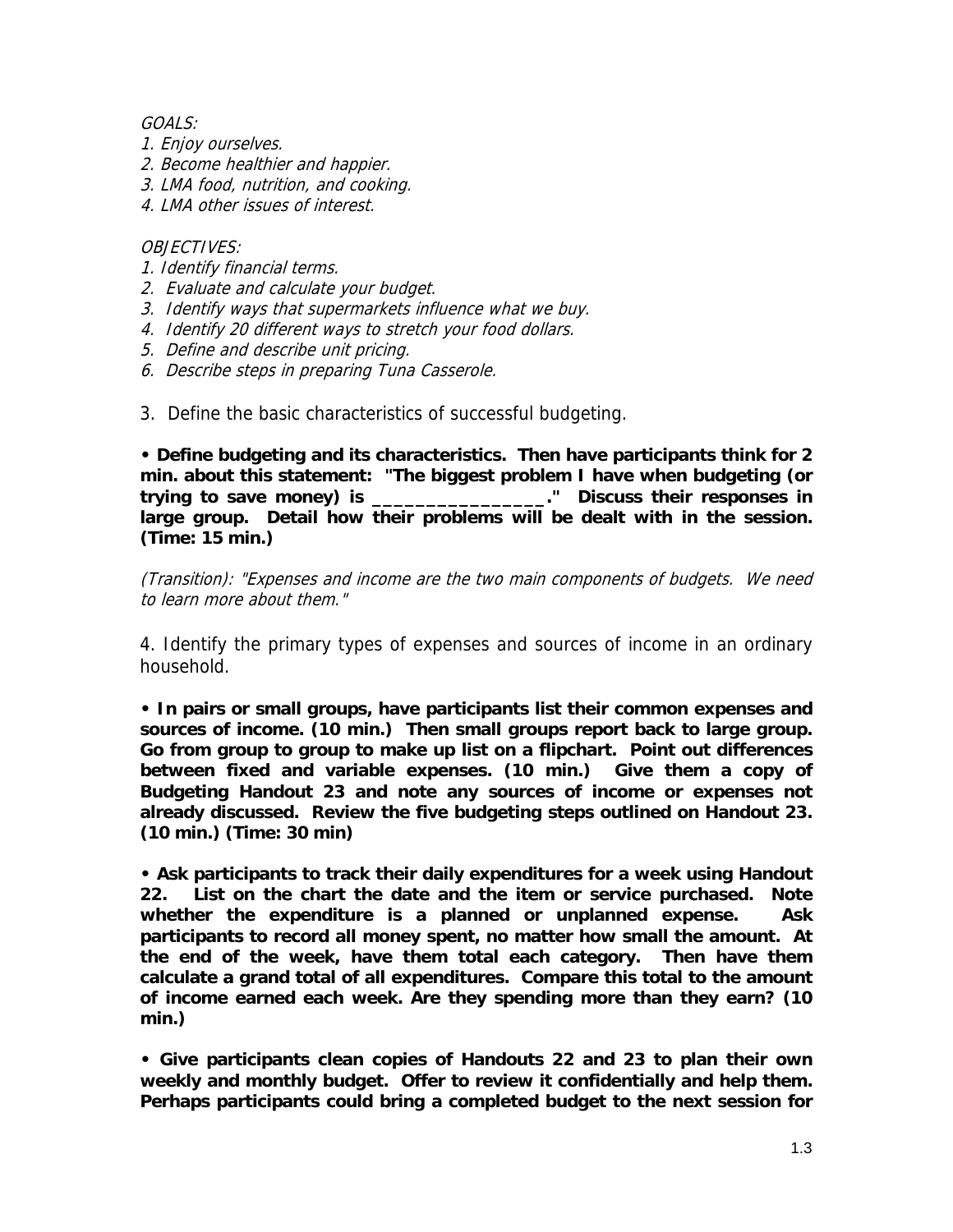**you to review; they might be assigned partners and agree to talk once during the week with each other about their progress. (5 min.) (Time: 15 min.) (SEE "Living on Less" handout in Appendix 15)** 

(Transition): "Today's menu item takes a while in the oven, so we will prepare it now and continue to discuss budgeting while it cooks."

5. Describe the procedures for preparing a recipe item and prepare the meal at home.

**• Discuss the ingredients, equipment, and procedures for preparing the menu item (Handout 26). Discuss substitutions, variations, and any other pertinent information. (Preparation time 20 min.; Cooking time 45 min. while teaching # 6.) (Time: 65 min.)** 

(Transition): "We've talked about how to make a plan with our money; now let's talk about ways to save it when shopping at the supermarket."

6. Identify at least 20 ways to save money when shopping at the supermarket.

**• Make a list of all the places participants have been exposed to advertising during the past week. Brainstorm as a group about what affects this has on what they buy. (5 min.)** 

**• Discuss advertising and other practices used by supermarkets to sell items. (SEE Understanding the Supermarket handout in Appendix 15) (10 min.)** 

To illustrate the power of commercials, ask participants what products the following jingles are for:

"Good to the last drop" (Maxwell House Coffee) "Melts in your mouth, not in your hand" (M&M's candy) "Breakfast of Champions" (Wheaties) "No one can eat just one" (Lay's Potato Chips) "It's the real thing" (Coca-Cola) "M'm! M'm! Good!" (Campbell's soup) "The San Francisco treat" (Rice-a-Roni) "They're grrrr-eat!" (Kellogg's Sugar Frosted Flakes) "You deserve a break today" (McDonald's) "Where's the beef" (Wendy's) "I can't believe I ate the whole thing" (Alka Seltzer)

**• Participants become shopping experts and meet in small groups to list the ways they save money at the supermarket. (10 min.) Answers are reviewed in large group. Pass out Handout 25 and highlight other important ways to save money. Discuss ways to save money in each food group. (10 min.)** 

**• Participants list 10 items they might purchase and rate them according to importance. Discuss the rating criteria used. (5 min.) (Time: 45 min.)**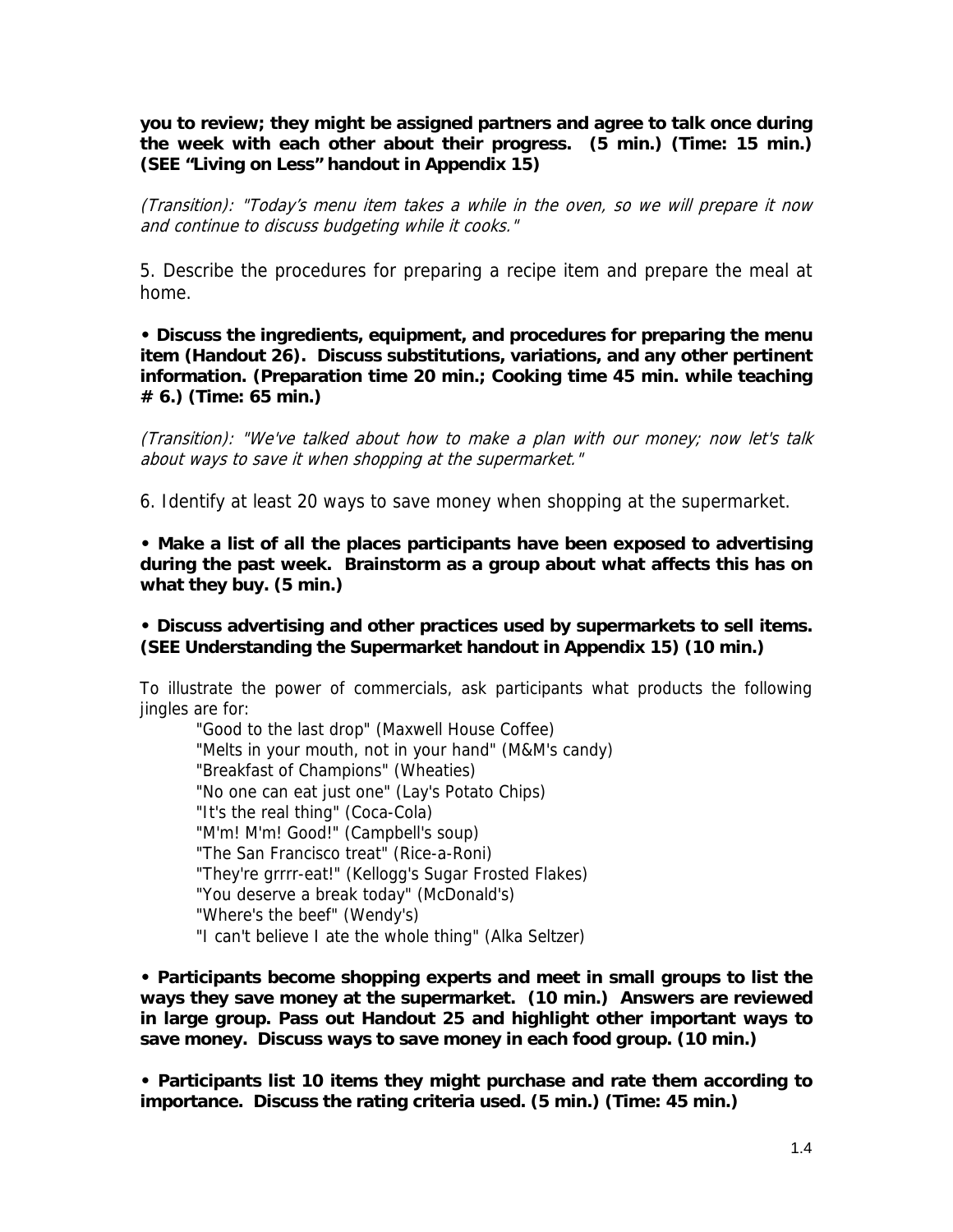7. Define and describe unit pricing.

• **Define unit pricing and discuss as a group. Draw an example of unit pricing on a flipchart to show how a comparison is made. Use the example below:** 

| <b>BRAND NAME</b><br>\$4.09<br>RAISIN BRAN | <b>BETTER VALUE</b><br><b>RAISIN BRAN</b><br>\$2.70 |
|--------------------------------------------|-----------------------------------------------------|
| 011110 101 211                             | 02341 231 8948398                                   |
| $20.54$ /oz.                               | $13.54$ /oz.                                        |

**Unit pricing is provided in many supermarkets and compares the retail price and price per pound, ounce, quart, or other unit of a product. Both of these prices are usually found on the shelf edge below the product. Unit pricing allows you to find the best buy among different brands, and storage methods (e.g., fresh, frozen, canned). Meat often has unit pricing (e.g., per pound) and a retail price on a label on the package.** 

**In some cases a cost per serving pricing may be available. Compare unit pricing to cost per serving pricing. Cost per serving gives you the most accurate cost for a serving of an item; the price per pound is often divided by the number of servings per pound to determine it. (Time: 30 min.)** 

8. Write a personal budgeting goal that includes strategies to achieve and evaluate it.

**• Refer to goals and objectives instructions from previous Sessions and adapt to current Session as appropriate. (Time: 30 min.)** 

9. Review/Evaluation.

**• Review concepts previously discussed in Club sessions (i.e., Food and Nutrition Basics from Session 1). Play the Food Game or give a Nutrition Quiz and/or use evaluation/closing exercises as time permits. (SEE Appendix 14 & 15.) (Time: 20 min.)**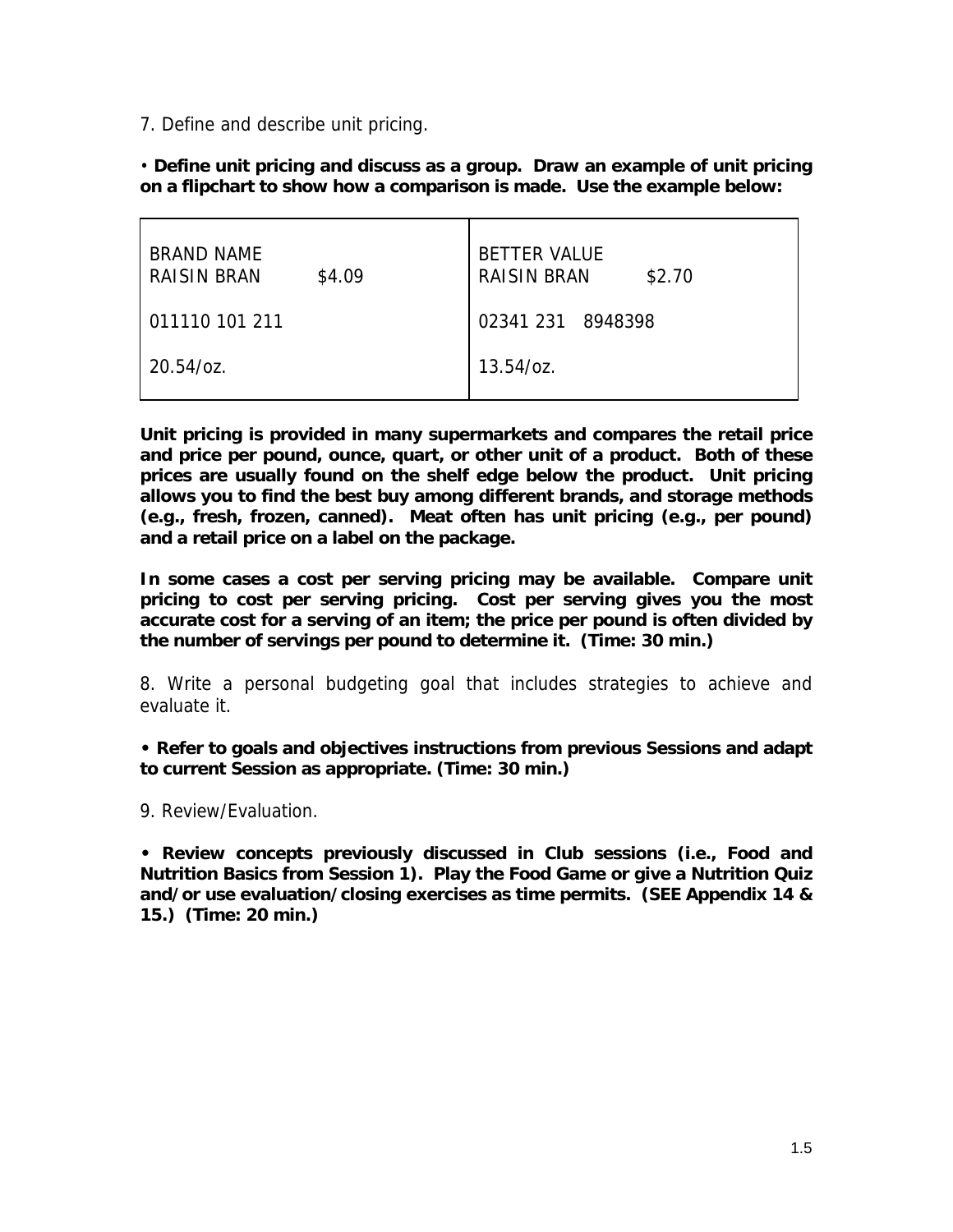## **SESSION AGENDA**



FINANCIAL TERMS AND CONCEPTS Do you ever wonder why credit cards are easy to get?

OVERVIEW OF THE SESSION

THE BUCK STOPS HERE Do you want to save money? We will discuss the steps in setting up a personal budget.

THE COOK'S CORNER Tuna is a low-cost ingredient of many tasty recipes. We learn how to prepare Tuna Casserole.

A PENNY SAVED IS A PENNY EARNED

Helpful hints for making your money last longer in the supermarket. How can you save money? How does your diet affect your food bills?

LUNCH Try it. You'll like it.

THIS IS YOUR LIFE Set a personal goal to accomplish.

CLOSING AND EVALUATION

NEXT CLUB MEETING IS ON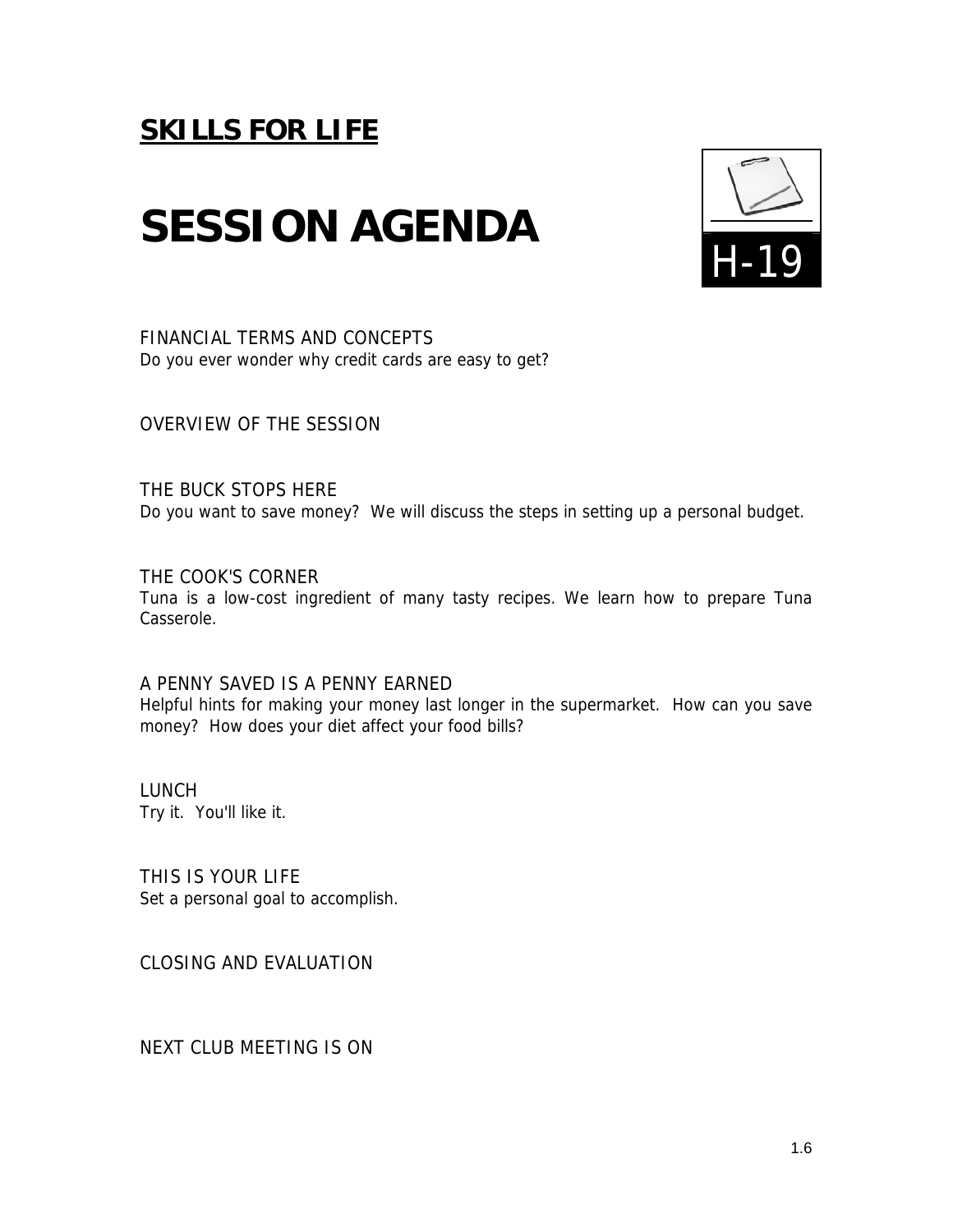#### **WEEKLY EXPENSE RECORD**

| <b>ITEMS</b>   | Mon. | Tues. | Wed. | Thurs. | Fri. | Sat. | Sun. | Total |
|----------------|------|-------|------|--------|------|------|------|-------|
| Groceries      |      |       |      |        |      |      |      |       |
| Lunch/Dinner   |      |       |      |        |      |      |      |       |
| <b>Snacks</b>  |      |       |      |        |      |      |      |       |
| Pharmacy       |      |       |      |        |      |      |      |       |
| Tobacco        |      |       |      |        |      |      |      |       |
| Alcohol        |      |       |      |        |      |      |      |       |
| Transportation |      |       |      |        |      |      |      |       |
| Car Repairs    |      |       |      |        |      |      |      |       |
| Clothing       |      |       |      |        |      |      |      |       |
| Laundry        |      |       |      |        |      |      |      |       |
| Dry Cleaning   |      |       |      |        |      |      |      |       |
| Education      |      |       |      |        |      |      |      |       |
| Recreation     |      |       |      |        |      |      |      |       |
| Allowances     |      |       |      |        |      |      |      |       |
| Daycare/Sitter |      |       |      |        |      |      |      |       |
| Gifts          |      |       |      |        |      |      |      |       |
| Home Repairs   |      |       |      |        |      |      |      |       |
| Appliances     |      |       |      |        |      |      |      |       |
| Furnishings    |      |       |      |        |      |      |      |       |
| Doctor         |      |       |      |        |      |      |      |       |
| Dentist        |      |       |      |        |      |      |      |       |
| Medication     |      |       |      |        |      |      |      |       |
| Attorneys      |      |       |      |        |      |      |      |       |
| Other          |      |       |      |        |      |      |      |       |
| Other          |      |       |      |        |      |      |      |       |

Weekly Take Home Pay \_\_\_\_\_\_\_\_\_\_\_\_\_\_ Weekly Total Expenses\_\_\_\_\_\_\_\_\_\_\_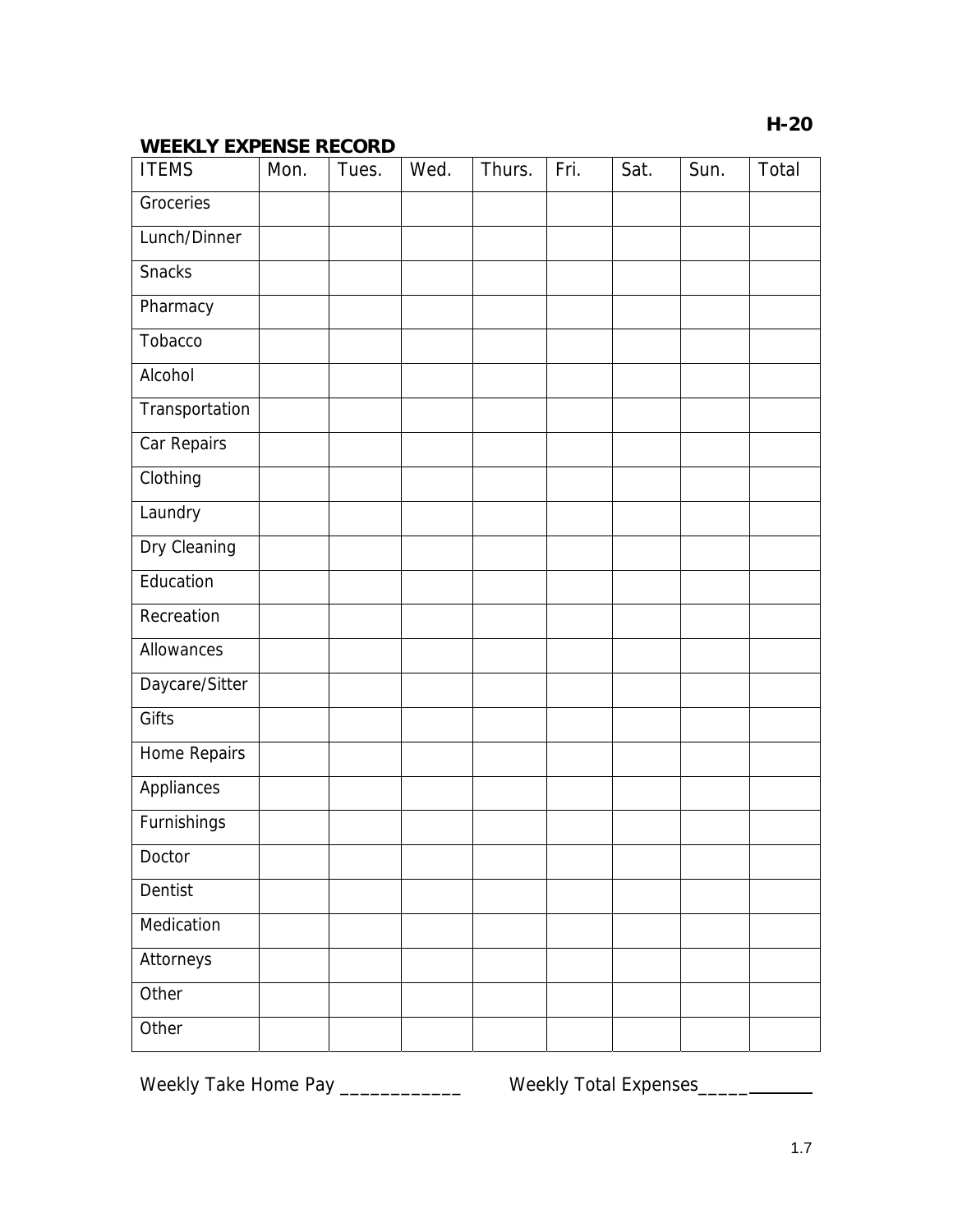# **BUDGETING**



#### **Introduction**

A budget is a spending plan that helps you predict how much money to save and spend. You usually set up a budget for a particular period of time such as a week, month, or year. The budget will not always be the same since you spend and save different amounts depending on your needs.

#### Carefully planning a budget can help you do the following:

• Spend less money than you make so you can save money. Try to save 10% of what you earn.

- Plan for future goals.
- Plan for future emergencies.
- Pay bills early that come several times a year such as insurance.
- Take advantage of special bargains and sales.

#### **Directions**

Exercise sheets are attached to this page. You should start with Exercise 1 and complete each one in order. As you complete these exercises you will learn more about the items you spend your money on. This will help you plan your own budget in the future.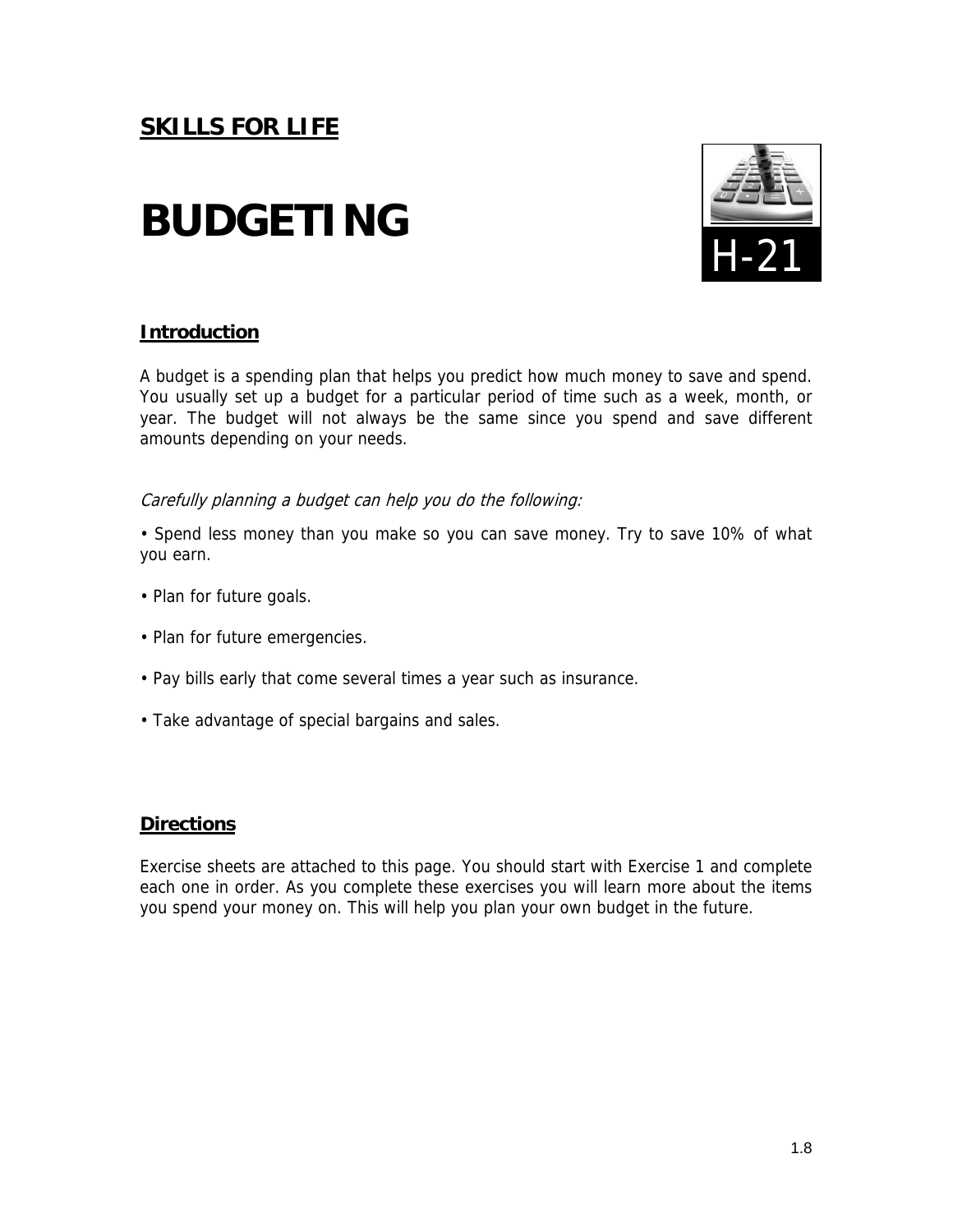#### **EXERCISE 1 - Budget Worksheet: Spending**

Approximately how much do you spend on these items every month? Items 1 - 8 are "flexible expenses" which change monthly.

Please indicate how much you spend on each item every month.

| 1. Food                                 | \$ |
|-----------------------------------------|----|
| 2. Clothing/Laundry                     | \$ |
| 3. Furniture/Appliances                 | \$ |
| 4. Recreation                           | \$ |
| 5. Car/Transportation                   | \$ |
| 6. Toiletries (soap, deodorant)         | \$ |
| 7. Medicine (including Doctor's visits) | \$ |
| 8. Other                                | \$ |

Items 9-15 are "fixed expenses" that do not change much. Please indicate how much you spend on them every month.

| 9. Rent                 |  |
|-------------------------|--|
| 10. Electricity and Gas |  |
| 11. Water               |  |
| 12. Phone               |  |

13. Insurance (Payments are usually made every 3 months but you should save money to pay them each month. Divide the insurance plan's total cost by 12 to determine how much you should save monthly.)

| <b>TOTAL MONTHLY EXPENSES</b><br>$(add items 1-15)$ |                        |
|-----------------------------------------------------|------------------------|
| 15. Other (Example: Car payments)                   | (each month)<br>$\sim$ |
| 14. Savings                                         | (each month)<br>$\sim$ |
| Health Insurance                                    | $\sim$                 |
| Automobile Insurance                                |                        |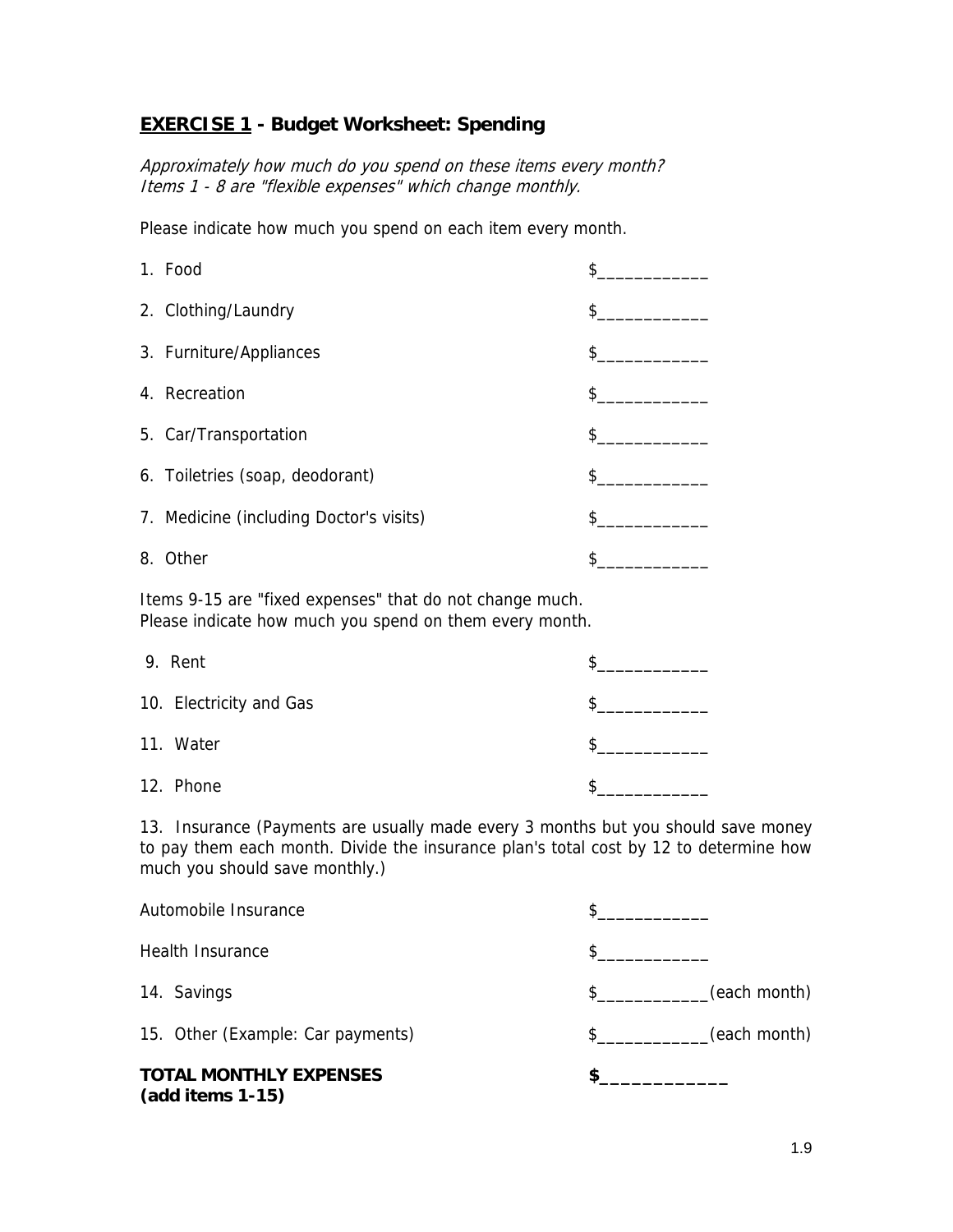#### **EXERCISE 2**

Please indicate approximately how much money you take each month as income in items 1-12. Income is, any money that you make or benefits that you receive during the month.

| <b>TOTAL MONTHLY INCOME</b><br>(add items 1-12) | \$                                                                                                                                                                                                                                                                                                                                                                                                                                                                                                                              |
|-------------------------------------------------|---------------------------------------------------------------------------------------------------------------------------------------------------------------------------------------------------------------------------------------------------------------------------------------------------------------------------------------------------------------------------------------------------------------------------------------------------------------------------------------------------------------------------------|
| 12. Other (please indicate)                     | $\begin{picture}(20,20) \put(0,0){\line(1,0){10}} \put(15,0){\line(1,0){10}} \put(15,0){\line(1,0){10}} \put(15,0){\line(1,0){10}} \put(15,0){\line(1,0){10}} \put(15,0){\line(1,0){10}} \put(15,0){\line(1,0){10}} \put(15,0){\line(1,0){10}} \put(15,0){\line(1,0){10}} \put(15,0){\line(1,0){10}} \put(15,0){\line(1,0){10}} \put(15,0){\line(1$                                                                                                                                                                             |
| 11. Unemployment                                | $\frac{1}{2}$                                                                                                                                                                                                                                                                                                                                                                                                                                                                                                                   |
| 10. WIC                                         | $\sim$                                                                                                                                                                                                                                                                                                                                                                                                                                                                                                                          |
| 9. Welfare (AFDC)                               | $\frac{1}{2}$                                                                                                                                                                                                                                                                                                                                                                                                                                                                                                                   |
| 8. Welfare (GPA)                                | $\sim$                                                                                                                                                                                                                                                                                                                                                                                                                                                                                                                          |
| 7. Child Support                                | $\frac{1}{2}$                                                                                                                                                                                                                                                                                                                                                                                                                                                                                                                   |
| 6. Food Stamps                                  | $\begin{array}{c c c c c} \hline \multicolumn{3}{c }{\textbf{\footnotesize{S}}}\quad\quad & \multicolumn{3}{c }{\textbf{\footnotesize{S}}}\quad\quad & \multicolumn{3}{c }{\textbf{\footnotesize{S}}}\quad\quad & \multicolumn{3}{c }{\textbf{\footnotesize{S}}}\quad\quad & \multicolumn{3}{c }{\textbf{\footnotesize{S}}}\quad\quad & \multicolumn{3}{c }{\textbf{\footnotesize{S}}}\quad\quad & \multicolumn{3}{c }{\textbf{\footnotesize{S}}}\quad\quad & \multicolumn{3}{c }{\textbf{\footnotesize{S}}}\quad\quad & \mult$ |
| 5. Social Security                              | $\frac{1}{2}$                                                                                                                                                                                                                                                                                                                                                                                                                                                                                                                   |
| 4. SSI                                          | $\frac{1}{2}$                                                                                                                                                                                                                                                                                                                                                                                                                                                                                                                   |
| <b>BENEFITS:</b>                                |                                                                                                                                                                                                                                                                                                                                                                                                                                                                                                                                 |
| 3. Interest or Savings                          | $\frac{1}{2}$                                                                                                                                                                                                                                                                                                                                                                                                                                                                                                                   |
| 2. Tips                                         | \$                                                                                                                                                                                                                                                                                                                                                                                                                                                                                                                              |
| 1. Salary ("take home pay")                     | \$                                                                                                                                                                                                                                                                                                                                                                                                                                                                                                                              |

#### **EXERCISE 3**

The total you spend should be less than your income. If not, you may be in trouble! Please fill in the blanks below based on the results from Exercises 1 and 2.

| <b>Total Monthly Expenses (Exercise 1)</b>        |  |
|---------------------------------------------------|--|
| <b>Total Monthly Income (Exercise 2)</b>          |  |
| <b>SAVINGS</b>                                    |  |
| (subtract Exercise 2 total from Exercise 1 total) |  |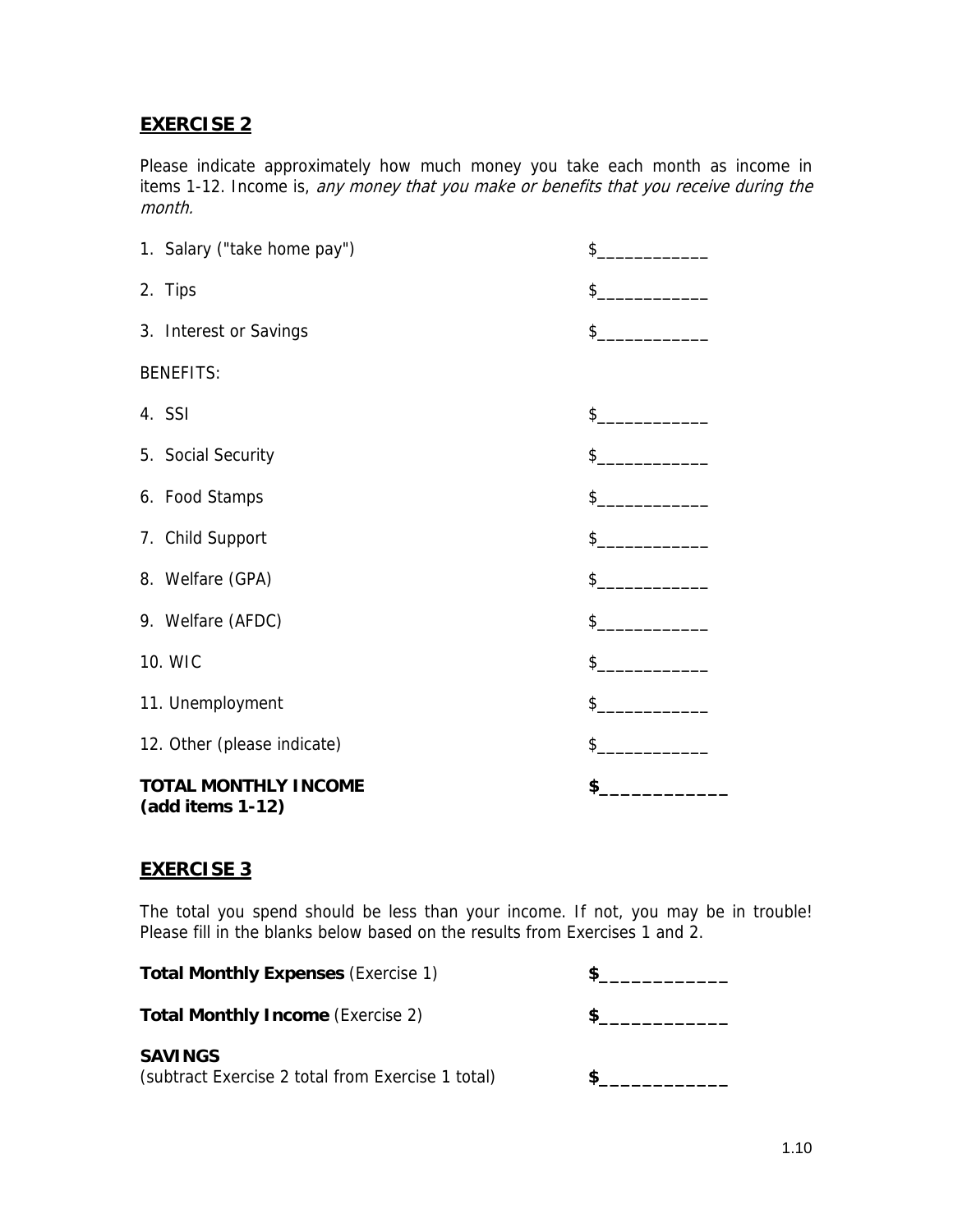#### **EXERCISE 4**

#### **Budget Worksheet:**

- How much should you be spending?
- How does your spending compare to what you should be spending?
- You can compare how much you spend to how much other people spend.

#### **Directions**

Column A lists common monthly expenses in every family. Column B is the percentage of income that most people spend on each item. Column C is your monthly income from Exercise 2; it stays the same for each item. Column D is what you should be spending (multiply column B times column C to obtain this amount).

#### **Percentage Guidelines For Spending: Survival Guide**

| $\mathbf{A}$               | B                               |   | С                     | D                                            |
|----------------------------|---------------------------------|---|-----------------------|----------------------------------------------|
| <b>Expenses</b>            | Percentage<br><b>Guidelines</b> |   | Your<br><b>Income</b> | <b>What You Should</b><br><b>Be Spending</b> |
| Housing, Rent, Utilities   | .30                             | X | $\frac{1}{2}$         | \$                                           |
| Food                       | .17                             | X | $$^{\circ}$           | \$                                           |
| Car & Transportation       | .15                             | X | \$                    | \$                                           |
| Clothing & Laundry         | .10                             | X | \$                    | $\mathsf{\$}$                                |
| Medicine & Doctor's visits | .10                             | X | \$                    | \$                                           |
| <b>Personal Toiletries</b> | .10                             | X | \$                    | \$                                           |
| Recreation, Savings, Gifts | .08                             | X | \$                    | \$                                           |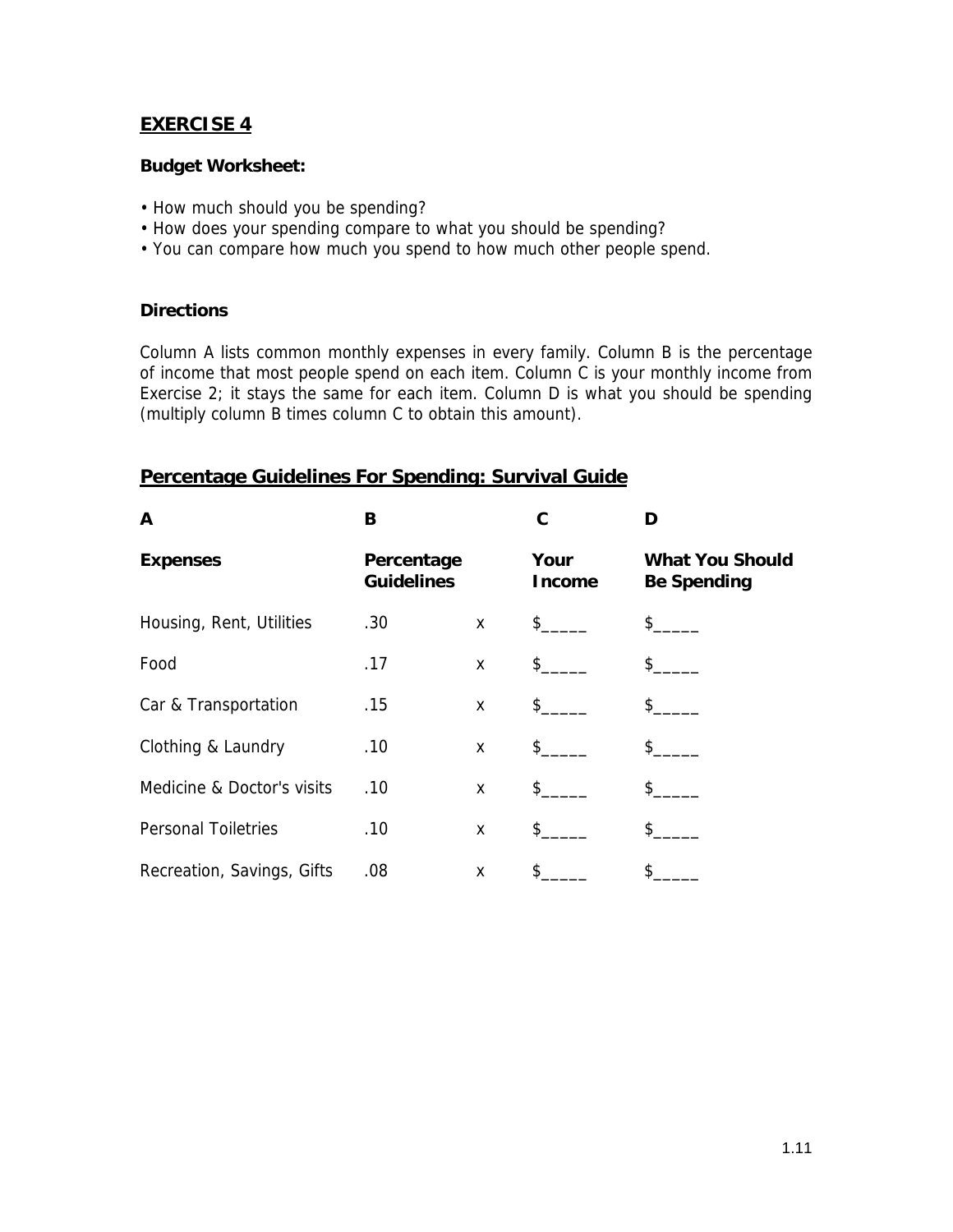# **THE BUCK STOPS HERE**



- 1. Plan your meals and snacks ahead.
- 2. Make a grocery list before you shop and buy only what is on your list (but be prepared to make substitutions).
- 3. Don't shop on an empty stomach!
- 4. Shop where you know the layout of the store and are less likely to buy items on impulse; stores are carefully designed to encourage you to make impulse buys (e.g., just because an item is at the end of an aisle doesn't mean it's a bargain).
- 5. Don't buy food at convenience stores since it is usually more expensive.
- 6. Check advertised specials for bargains. Compare these bargain prices with comparable brands. Become familiar with brand names so you can recognize price changes.
- 7. Read labels to learn the size, weight, and ingredients of food products.
- 8. It is better to buy products by weight rather than by volume or package size. Check and compare unit pricing.
- 9. Use "money-off" coupons only for things you need. These coupons are often for highly processed, over-packaged, or name brands. Store brands may be cheaper.
- 10. Buy staples such as flour, sugar, and corn meal in bulk once or twice a month since most items cost less per serving when you buy a larger package. Buy store brands.
- 11. You pay more for convenience. Save money by doing your own cutting, slicing, grating, mixing, seasoning, and cooking.
- 12. Buy fruits and vegetables in season when they are cheaper and quality is better.
- 13. Drink water instead of more expensive, heavily sugared sodas and fruit drinks.
- 14. Use regular powdered milk instead of fresh milk in recipes since it's cheaper. If your kids won't drink it, mix it with fresh milk so they won't know the difference.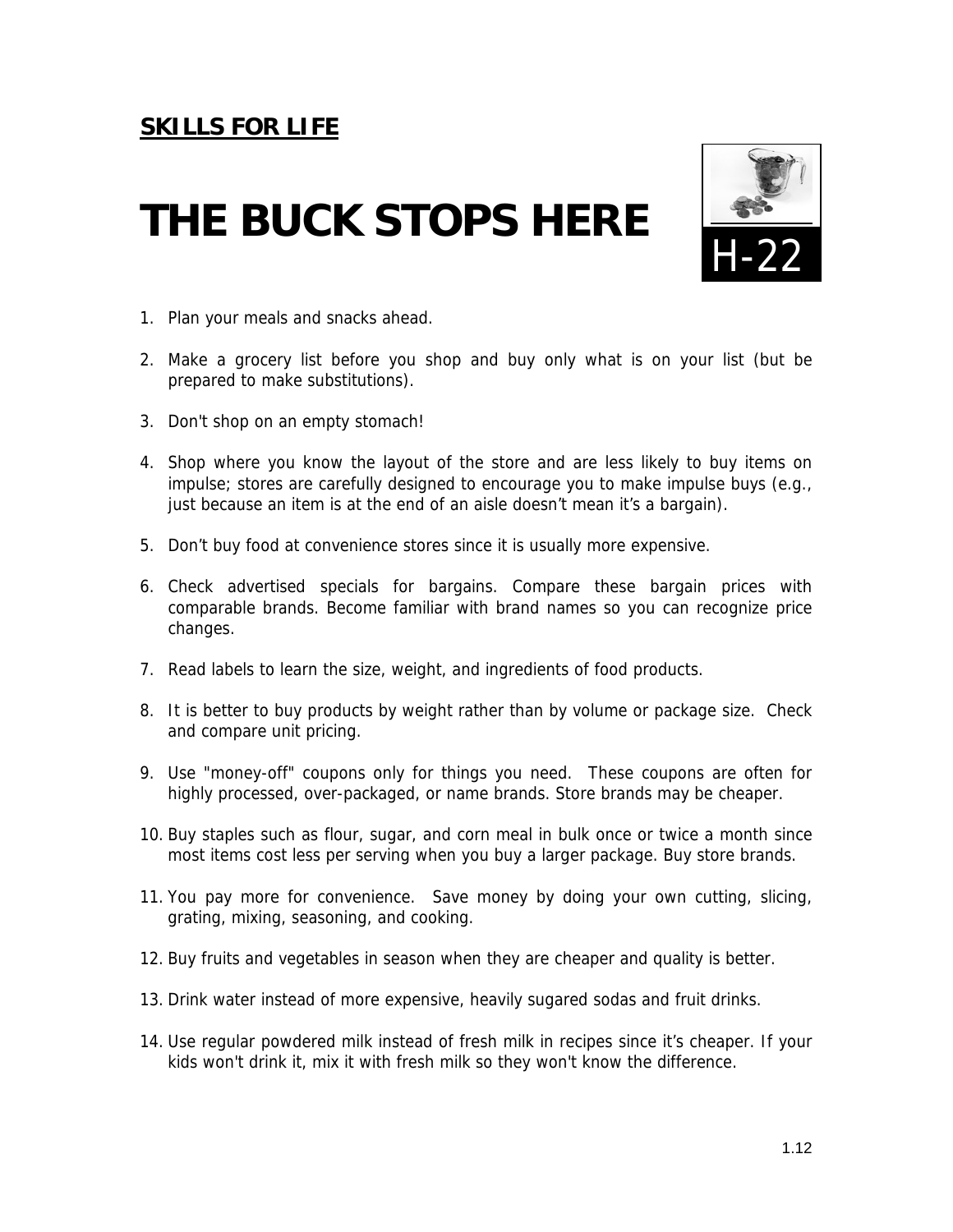- 15. Meat is a good source of protein but it's expensive. Good alternative (and cheaper) sources of protein include canned fish, eggs, beans, and tofu.
- 16. To reduce food bills, use casseroles, soups and stews as your main course.
- 17. Luncheon meats, hot dogs, and bacon are high in fat and low in protein. They are poor buys for your money.
- 18. When buying meats, cost per serving, not cost per pound, is the best measure of value. Buy meat on sale and freeze it.
- 19. Turkey is a better value than chicken. Larger turkeys are more economical than smaller ones because they have a higher proportion of meat to bone.
- 20. Buy whole chickens and turkeys. Buying breasts or other parts alone is more expensive. Freeze leftovers for future use in sandwiches and casseroles.
- 21. Chicken necks and backs make good soup bones and broth. Cut cooked meat from the bones and add it to the soup.
- 22. Frozen vegetables in special sauces are expensive. Buy plain frozen or canned vegetables and add your own seasonings or sauces.
- 23. Buy bulk foods when available.
- 24. Always check the expiration date on dairy products.
- 25. Carry lunch to work. Eating out is expensive.
- 26. Salad dressings, gravies, and sauces are cheaper if you make your own.
- 27. Buy whole-grain cereals. Avoid sugarcoated cereals. They have too much sugar and are overpriced. Look for generic or house brands.
- 28. If anything you buy is spoiled, return it.
- 29. Paper products can run up your food bill. Use cloth towels/napkins and launder them. Use covered jars or plastic containers to store food in the refrigerator instead of foil or plastic wrap.
- 30. Buy only food items at grocery stores; other items such as cosmetics can usually be bought cheaper somewhere else.

Source: Various